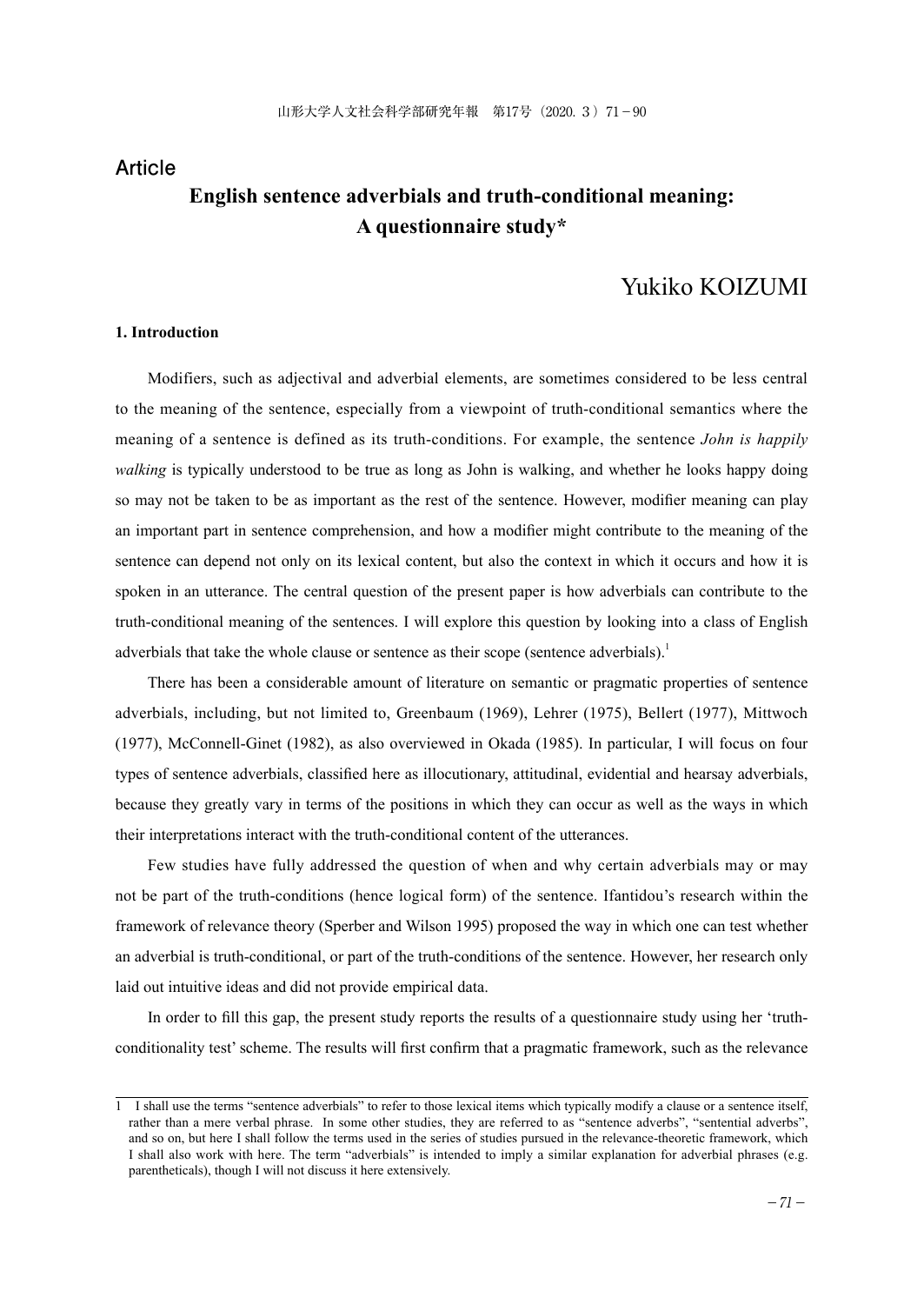theory, would be best fitted for explaining how diversely sentence adverbials may be interpreted in the utterances in which they occur. The details of the results will also shed more light on how diversely these adverbials are interpreted in terms of their truth-conditional status, and what might be the source of the diversity that seems to be at work. Hopefully they will inform us on what is happening at the interface between semantics/pragmatics and sentence comprehension.

The organization of the present paper is as follows. After introducing the four types of sentence adverbials in Section 2, I will introduce previous theoretical work on sentence adverbials that discuss possible ways to treat them in relation to the truth-conditions of the sentences in Section 3. In Section 4, I will report the questionnaire survey on the sentence adverbials using the 'truth-conditionality test'. I will discuss the findings and their implications in the final section.

# **2. Four types of sentence adverbials**

Given below are the four types of sentence adverbials that are of interest in this study. They have been discussed in the literature for their significantly different and interesting properties especially in terms of their truth-conditional status. They include adverbials sometimes called "pragmatic adverbials".

 [1] *illocutionary adverbials*. According to the classic extensive study of adverbials by Greenbaum (1969), illocutionary adverbials are equivalent with some of the "style disjuncts" which concern the stylistic properties of the utterance that contains them. In a more recent study, they are considered to function as modifying an implicit illocutionary verb (Bach and Harnish 1979:225). Adverbs like *frankly, confidentially, honestly, seriously,* belong to this type. Examples (1a-1c) would be understood as communicating (2a-c), respectively.

(1) a.*Frankly*, I'm bored.

- b.She has, *confidentially*, failed the exam.
- c.*Seriously*, your new novel is excellent.

(2) a.I tell you frankly that I am bored.

- b.I inform you confidentially that she has failed the exam.
- c.I tell you seriously that your new novel is excellent.

The remaining group of adverbials, broadly termed as "attitudinal disjuncts" by Greenbaum (1969), are further classified into three types.

[2] *attitudinal adverbials*. Attitudinal adverbials are associated with the speaker's attitude or judgement to the statement s(he) makes, rather than naming the speech-act performed in communicating the proposition. *Unfortunately, sadly, happily, luckily,* are the representatives of this type of adverbial.

(3) a.*Unfortunately*, John missed the train.

 $-72-$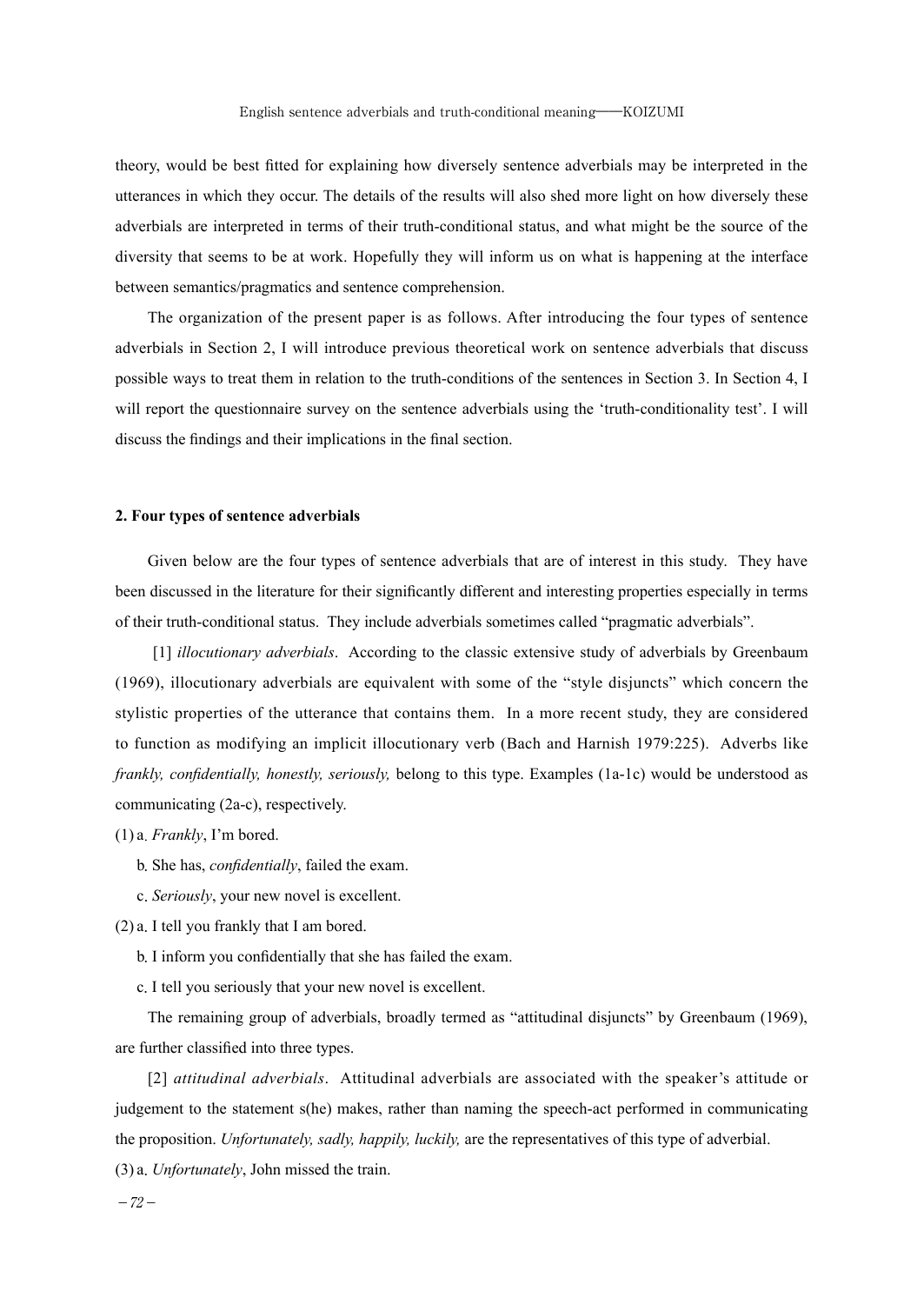- b.*Sadly*, Mary lost her wallet.
- c.*Happily*, Bill succeeded in completing the course.
- d.*Luckily*, Jane has got the scholarship.
- (4) a.It is unfortunate that John missed the train.
	- b.It is sad that Mary lost her wallet.
	- c.It is happily true that Bill succeeded in completing the course.
	- d.It is lucky of Jane that she has got the scholarship.
- (5) a.\*I tell you unfortunately that John missed the train.
	- b.\*I tell you sadly that Mary lost her wallet.
	- c.\*I tell you happily that Bill succeeded in completing the course.
	- d.\*I tell you luckily that Jane has got the scholarship.

Examples (3a-c) are understood as communicating (4a-d), rather than (5a-c), suggesting that the adverbials take a sentential scope, rather than the illocutionary verb *tell*.

[3] *evidential adverbials*. Evidential adverbials are seen as indicating the source or the degree of strength of the speaker's evidence, or in other words, indicating the different types of the speaker's commitment towards the content, or the truth-value of the proposition (s)he makes (Urmson 1963: 228, Palmer 1986: pp66-76). Adverbials like *evidently, clearly, obviously* belong to this type. (6a-c) are understood as communicating (7a-c).

- (6) a.*Evidently*, the money has disappeared.
	- b.*Obviously*, John gained weight.
	- c.*Clearly*, Jane was irritated with the traffic jam.
- (7) a.It is evident that the money has disappeared.
	- b.It is obvious that John gained weight.
	- c.It is clear that Jane was irritated with the traffic jam.

[4] *hearsay adverbials.* Hearsay adverbials, such as *allegedly* and *reportedly,* are generally treated as a subtype of evidentials (Palmer 1986); they are claimed to indicate that the source of the knowledge that the speaker communicates is not the speaker themselves but someone else. Greenbaum (1969) goes on to describe them as expressing the "speaker's doubt" towards the truth of the proposition she expresses: the speaker thinks the truth of the proposition is somewhat dubious. Examples (8a-b) are understood as communicating (9a-b), respectively.

- (8) a.*Allegedly*, the cook has poisoned the soup.
	- b.*Reportedly*, Jane has killed her husband.
- (9) a.It is alleged that the cook has poisoned the soup.
	- b.It is reported that Jane has killed her husband.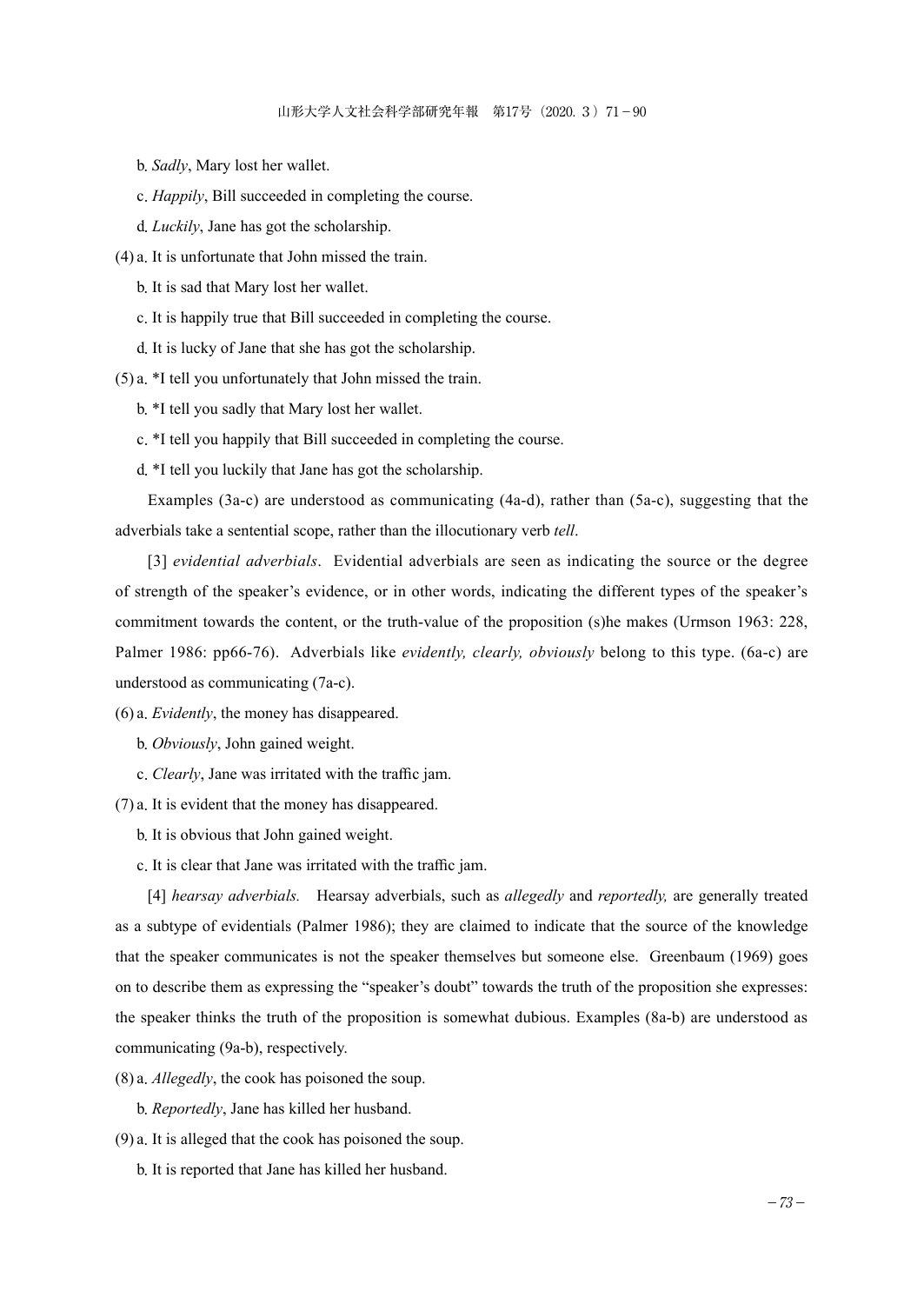These four types of adverbials have traditionally been treated as evidence against truth-conditionbased semantics for some lexical items and for speech act semantics (Ifantidou-Trouki 1993). However, they appear to have more diverse properties than what has traditionally been found, which has motivated further investigation in the present study.

### **3. Previous research: three possible approaches**

 There are three logically possible semantic and pragmatic approaches concerning the treatment of the truth-conditional contributions of these adverbials. Let us look at each one of them along with the corresponding previous studies, even though not all of them offered extensive discussion on these adverbials in particular.

# 3.1 The 'non-truth-conditional' approach: Speech-act theory

Speech-act theory, first introduced by the philosopher J. L. Austin in his book "How to Do Things with Words" (1962), proposed a series of ideas that are seen as a reaction to truth-conditional approaches to sentence meaning. According to Austin, language is used not always to "describe" the world, but also to perform certain types of actions called speech-acts: asking questions, begging, guessing, warning, making a promise, and so on. One of the central concerns of the speech act theory is to propose the existence of certain linguistic devices that indicate the "illocutionary force" of the utterance.

Austin also claims that an illocutionary act, such as warning, asserting, or ordering, can be performed only if there is a conventional means of performing it, i.e. if there is some device that functions to indicate the performance of the speech act. So-called performative verbs and parentheticals such as "I think" (Urmson, 1963), as well as certain classes of sentence adverbials, have been treated as illocutionary force indicators that function as signaling the kind of speech act being performed.

Following this line of analysis, let us consider some examples containing illocutionary adverbials in (10) and (12):

- (10) Confidentially, she failed the exam.
- (11) a.She failed the exam.

 b.I inform you confidentially that she failed the exam.

- (12) Frankly, John is stupid.
- (13) a.John is stupid.

b.I tell you frankly that John is stupid.

The adverbials here are also claimed to function as illocutionary force indicators: the speaker of (10) and (12) communicates (11a)-(11b) and (13a)-(13b), respectively. (11b) and (13b) show what kind of

 $-74-$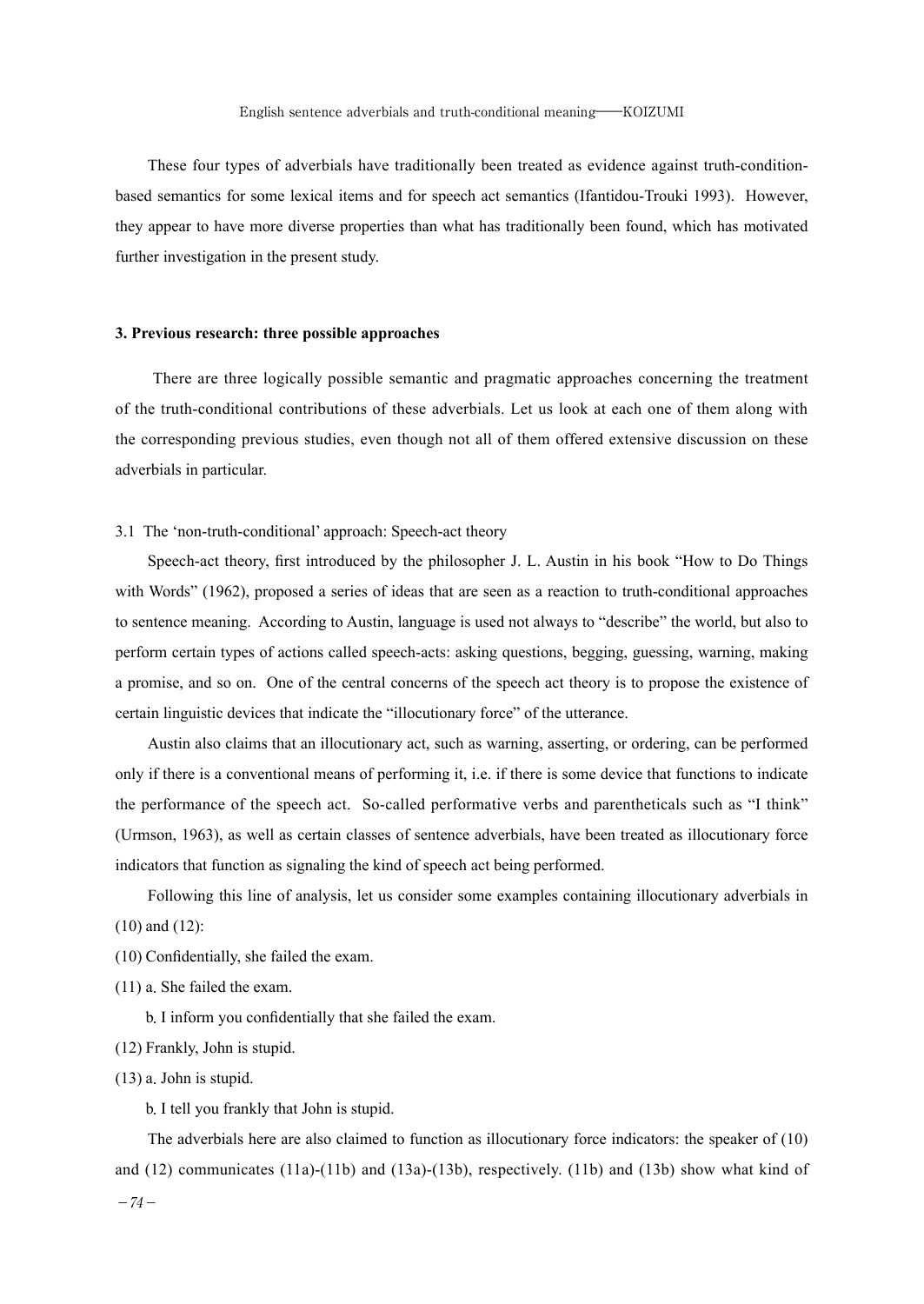speech-act is being performed when the speaker produces the utterance.

In the speech-act theorists' view, such indicators are considered to be non-truth-conditional, since their function should not be to *describe* the illocutionary force of the utterance, but to *indicate* it. Thus, they are predicted not to contribute to the truth-conditions of the utterance or, in other words, to the proposition expressed by the utterance in which they occur. Although sentence adverbials have not been discussed extensively enough in the speech-act literature, it seems possible to extend this view to analyze other classes of sentence adverbials. Ifantidou (1994) summarizes the salient features of speech-act approaches to sentence adverbials as follows:

(a) illocutionary, attitudinal, evidential and hearsay adverbials are standardly treated as non truthconditional and,

(b) non truth-conditional expressions are treated as indicating a speech-act or propositional attitude rather than describing a state of affairs.

# (Ifantidou 1994: 132)

According to this analysis, illocutionary adverbials like *frankly, confidentially,* or *seriously,* that we have seen in (10) and (12) above, do not modify any of the propositional content. They merely indicate the type of speech-act performed (cf. Bach and Harnish 1979).

One advantage of adopting this line of analysis is that it can, for example, capture certain types of ambiguity in interpretations for (14):

(14) Seriously, is he coming?

(15) a.I ask you seriously to tell me whether he is coming or not.

b.I ask you to tell me seriously whether he is coming or not.

#### (Bach and Harnish 1979: 221)

The word *seriously* in (14) has two possible readings, illustrated in (15a) and (15b) respectively, each successfully indicating the type of speech-act performed by different persons. The speech-act account captures this difference.

It is important to note that the speech-act view would predict these types of adverbials to be non-truthconditional. They would be all considered "semantically external" to the proposition expressed by the utterances which carry them (Ifantidou 1994). However, as we will see below, sentence adverbials we are concerned with seem to behave more diversely than this would predict. In later sections, I shall examine the validity of this prediction in view of the data that I have obtained.

3.2 The 'truth-conditional' approach: Lycan's view and its extension

In contrast with the 'non-truth-conditional' approach advocated by speech-act theory, the view that all sentence adverbials, even speech-act related ones, are truth-conditional and hence part of the logical form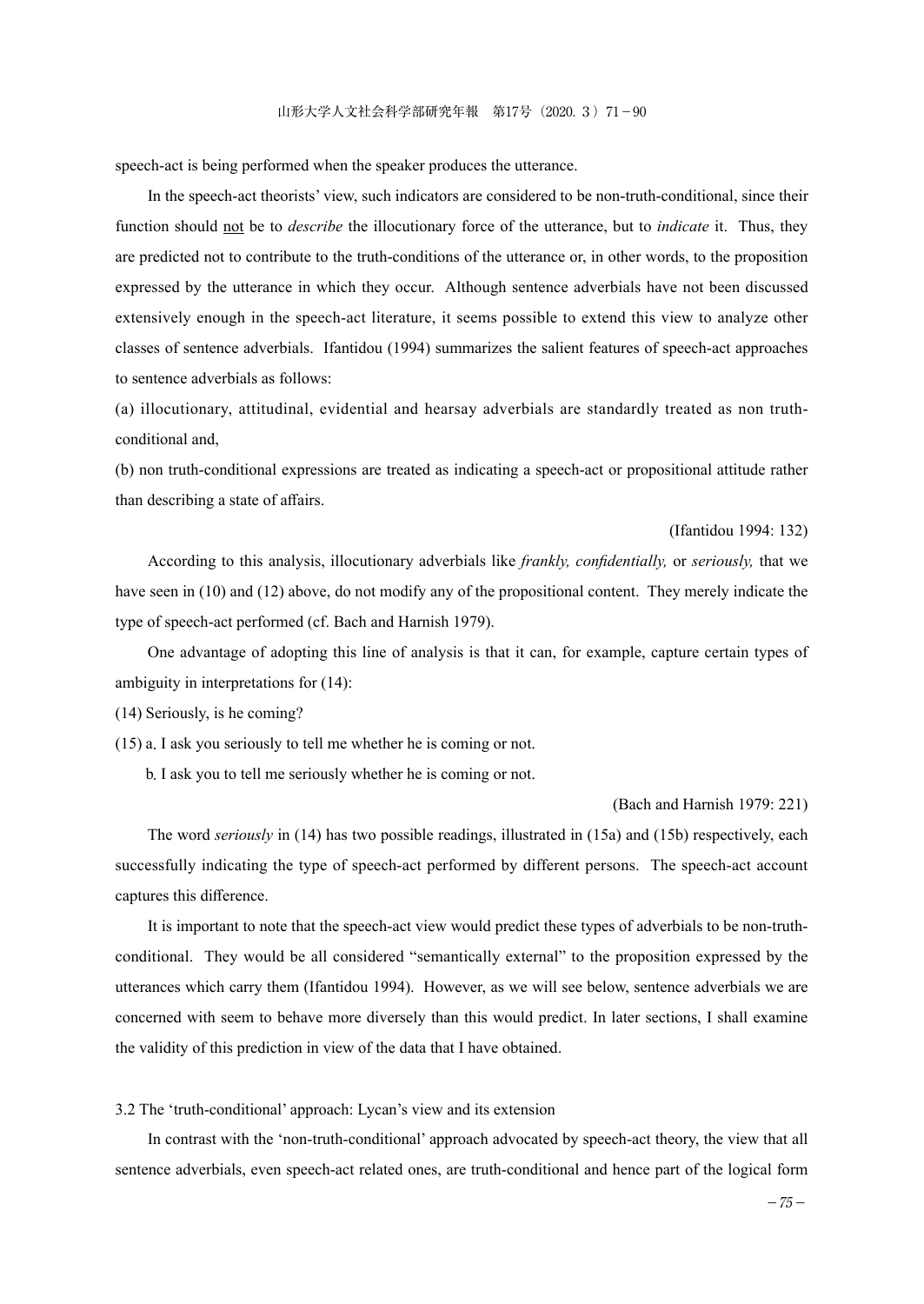of the sentence, is proposed by Lycan (1984). Lycan (1984)'s claim is based on the assumption that every linguistic expression should be truth-conditional although there are different ways of encoding information (not only describing, but also asking, stating, entailing, etc.).

After the Davidsonian treatment of propositional attitude reports (Davidson 1968, cf. McKay and Nelson 2014), Lycan shows how a paratactic analysis of the semantic contributions made by sentence adverbials can be represented in its logical form. Consider the example below.

(16) Confidentially, the boss is a moron.

(17) a.the boss is a moron. b. I state that confidentially.

#### (Lycan 1984)

According to Lycan, the logical form of (16) is (17). In Lycan's original words, (17a) is 'displayed' or 'introduced simply as an example or token of the kind of thing that speaker is referring to by means of his demonstrative' (Lycan 1984:148). The second part that involves the adverbial *confidentially*, in (17b), is *entailed* but not asserted. The result of this analysis is, therefore, that what is asserted by the utterance (16) is (17a), but the truth-conditions are given by (17b). Hence, on Lycan's account, *confidentially*, an illocutionary adverbial, is truth-conditional.

Although Lycan himself did not go on to provide a comprehensive account of sentence adverbials, extending Lycan's analysis would yield interesting predictions. Recall that the truth-conditions of (16) would be (17b). (17b) would be true whenever (16) is appropriately uttered, because it follows from (17b) that (17a) is being stated, or asserted. Hence, under this analysis, the illocutionary adverbial *confidentially* is predicted to be part of the truth-conditions of the utterance.

Also, this model would predict other types of sentence invariably truth-conditional as well. For example, consider the following sentences.

(18) Mary, reportedly, failed the exam.

- (19) a.Mary failed the exam. b.This was reported.
- (20) Mary, unfortunately, failed the exam.
- (21) a.Mary failed the exam. b.I think that it is unfortunate.

Extending Lycan's analysis to a case of a hearsay adverbial *reportedly* and a case of an attitudinal adverbial *unfortunately*, the logical form of (18) and (20) would be something like (19) and (21), respectively, which contain the adverbials in the truth-conditions given in (19b) and (21b). This analysis does not predict the variations in the truth-conditional contributions of sentence adverbials.

#### 3.3 The 'hybrid' approach: A relevance-theoretic view

The third logical possibility is a somewhat 'hybrid' approach, which is that sentence adverbials can, but do not have to be, part of the sentence's truth-conditions. This possibility is explored in Ifantidou (1994)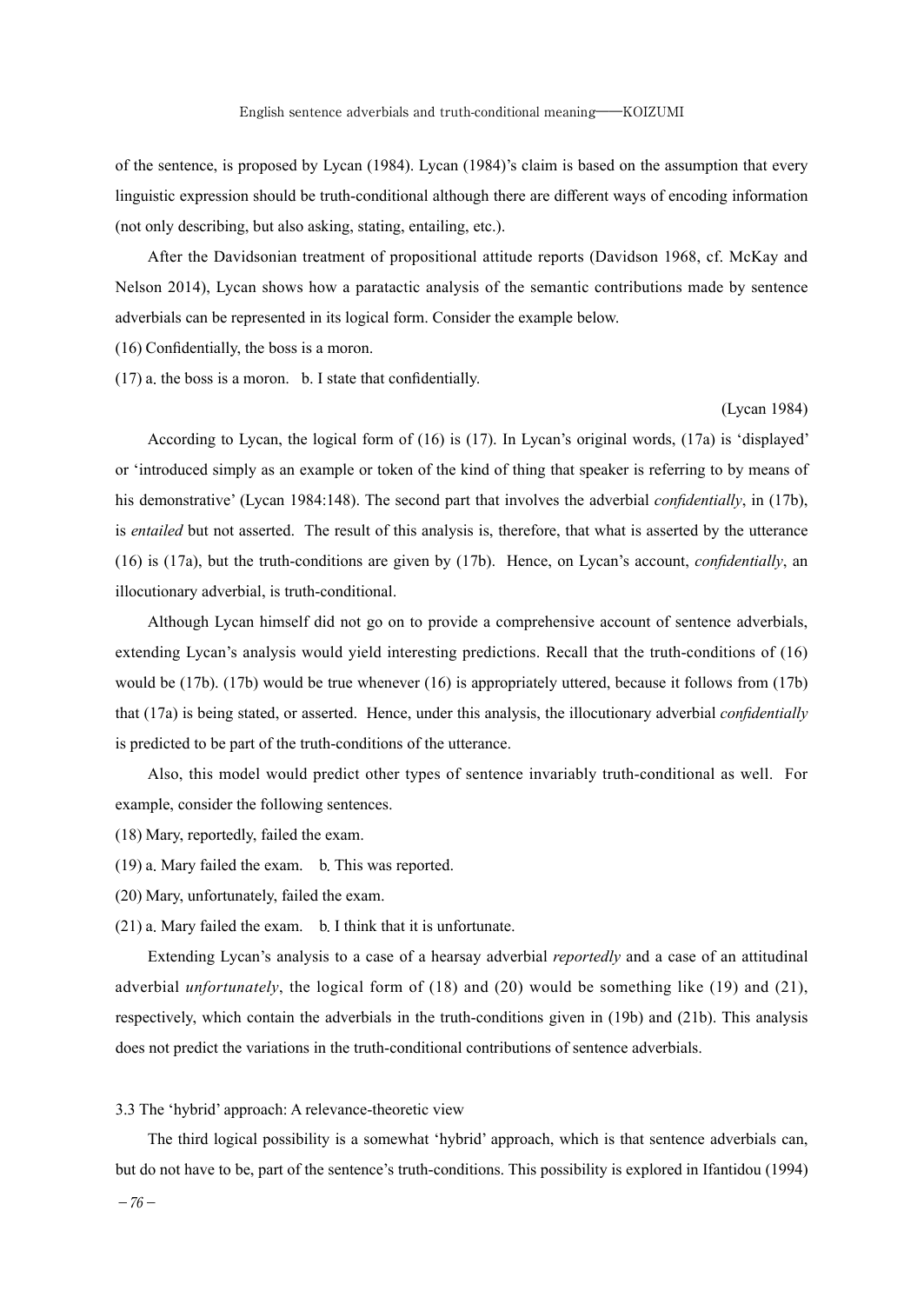within the framework of Sperber and Wilson's relevance theory (Wilson and Sperber 1993, Sperber and Wilson 1995).

# 3.3.1 Relevance-theoretic view of communicated information

Wilson and Sperber classify types of communicated information in terms of two factors: (a) whether the communicated content is explicit or implicit, and (b) whether it encodes conceptual or procedural information. Let us briefly look at the two factors in turn.

*(a): explicature vs*. *implicature distinction.* Sperber and Wilson assume that interpreting utterances involves deriving both the explicitly communicated content (explicatures) and the implicitly communicated content (implicatures).

Further extending Grice's (1975) theory of conversational principles and the notion of "implicit" communication, Sperber and Wilson defined their original notion of "explicitness" as follows: (22) *explicitness* 

An assumption communicated by an utterance *U* is *explicit* if and only if it is a development of a logical form encoded by *U.*

### (Sperber and Wilson 1995: 182)

Sperber and Wilson claim that the explicitly communicated content, or the explicatures, of an utterance typically includes the proposition expressed by the utterance (its logical form or the truth conditions, similar to "what is said" in Grice's terms), as well as various more complex information obtained through 'developing its logical form', or embedding the proposition expressed under an appropriate speech-act or propositional-attitude description. The implicatures of an utterance are propositions communicated by the utterance but are not developments of its logical form.

Another claim made by Sperber and Wilson is that part of the explicatures of an utterance can be derived by a combination of linguistic decoding and inference. The explicatures obtained by a process of context-based inference include higher-level explicatures (Wilson and Sperber 1993) $^2$ . Some of these higher-level explicatures are associated with the type of speech-act performed.

For example, consider (23) below.

(23) It's raining outside.

(24) The speaker of (23) believes that it is raining outside.

(23) is the proposition expressed by the utterance. If we assume that the speaker of (23) is asserting that it is raining, then the higher-level explicatures of (23) should include (24), a complex proposition obtained by embedding the proposition expressed under an appropriate speech-act description.

<sup>2</sup> Some part of the proposition expressed (e.g. temporal meaning of the conjunctive and), is also developed through contextbased inference, known as pragmatic enrichment (cf. Carston 1998).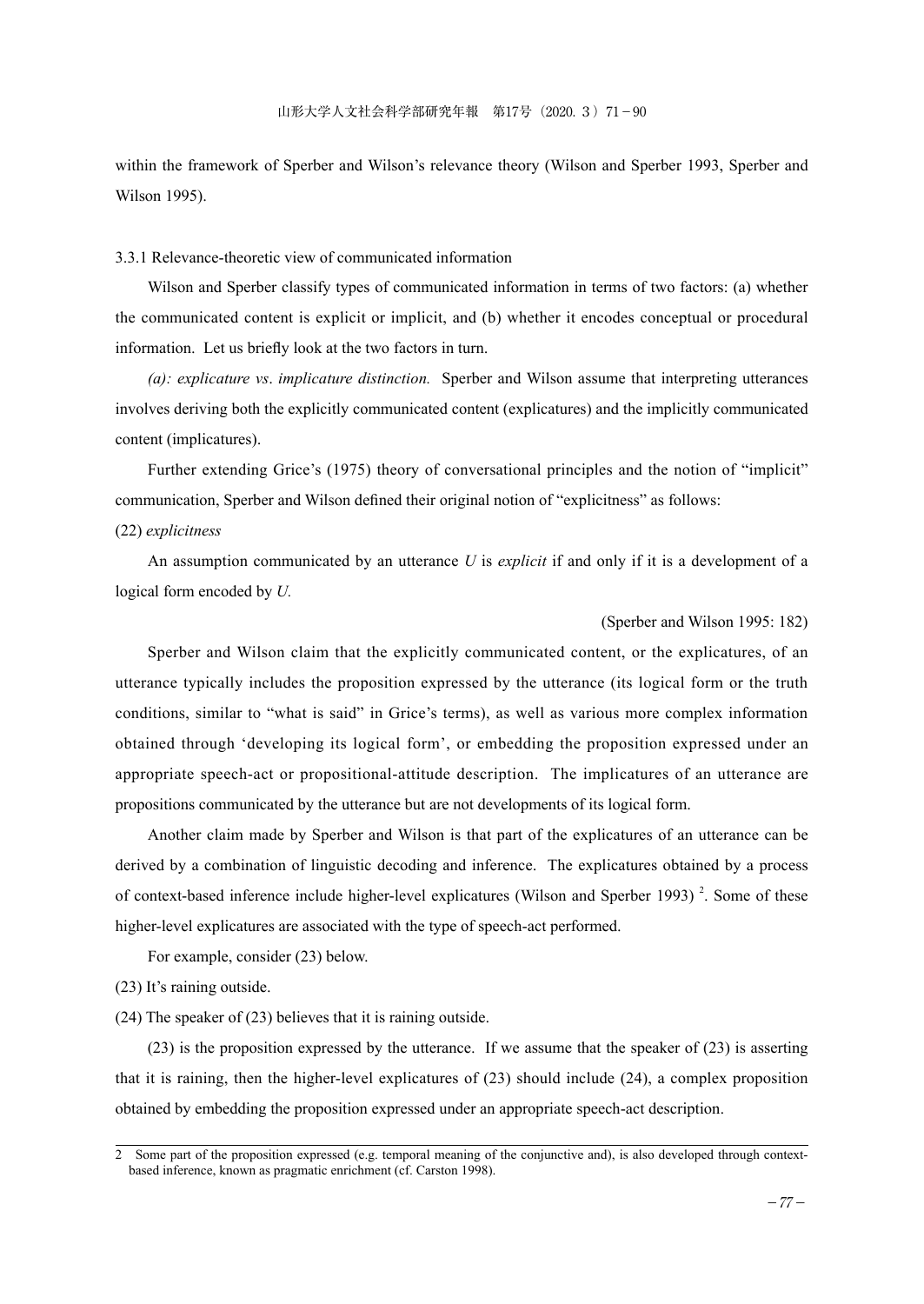Sperber and Wilson observe that not all linguistically encoded meanings are part of the truth conditions: mood indicators and parenthetical verbs are their instances of non-truth-conditional linguistic encoding. However, their approach is unique in that they do not deal with all non-truth-conditional meanings in a unified manner. They argue that linguistically encoded information is classified not only as communicated explicitly or implicitly, but also as *conceptual* or *procedural*. Let us turn to examining this claim further.

*(b) conceptual vs. procedural encoding.* Following Fodor's theory of mind (Fodor 1983), Sperber and Wilson (1993) assumes two types of encoded information: conceptual information, related to conceptual representations in the hearer's mind, and procedural information, related to the manipulation of the conceptual representations.

According to them, a conceptual representation has the following features. First, it has logical properties: it enters into entailment or contradiction relations, and can act as the input to logical inference rules. Second, it has truth-conditional properties: it can describe or partially characterize a certain state of affairs. On the other hand, procedural information is carried by those expressions which help to indicate the way we should "take" the conceptual representation encoded by a sentence or a phrase in which they occur.

Instances of encoding of procedural information have been elaborated by Diane Blakemore (Blakemore 1987, 1992). According to her, certain discourse connectives, such as *so, but, or after all,* encode procedural information. Let us consider the following example. The sequence (25) has two possible interpretations, which are shown in (26):

 $(25)$  a. Peter is not stupid. b. He can find his own way home.

(26) a.Peter's not stupid; so he can find his own way home.

b.Peter's not stupid; after all, he can find his own way home.

#### (Wilson and Sperber 1993)

The interpretation (26a) reads (25a) as evidence for the conclusion (25b); in contrast, on the second interpretation (26b), the (25a) serves as a conclusion is confirmed by the evidence in (25b). Blakemore argues that the information that discourse connectives such as so or *after all,* convey is not conceptual; instead, these connectives provide a constraint on the inferential phase of utterance comprehension. They convey procedural information that helps us reduce the processing effort required to reach the first acceptable interpretation and hence make the interpretation more relevant. These discourse connectives are considered not to be part of the truth-conditions of an utterance. It is important to note, however, that not making contributions to the truth-conditions does not always imply encoding procedural information.

## 3.3.2 Relevance-theoretic analysis of sentence adverbials

Elly Ifantidou's work on evidentials (Ifantidou-Trouki 1993, Ifantidou 1994), while discussing many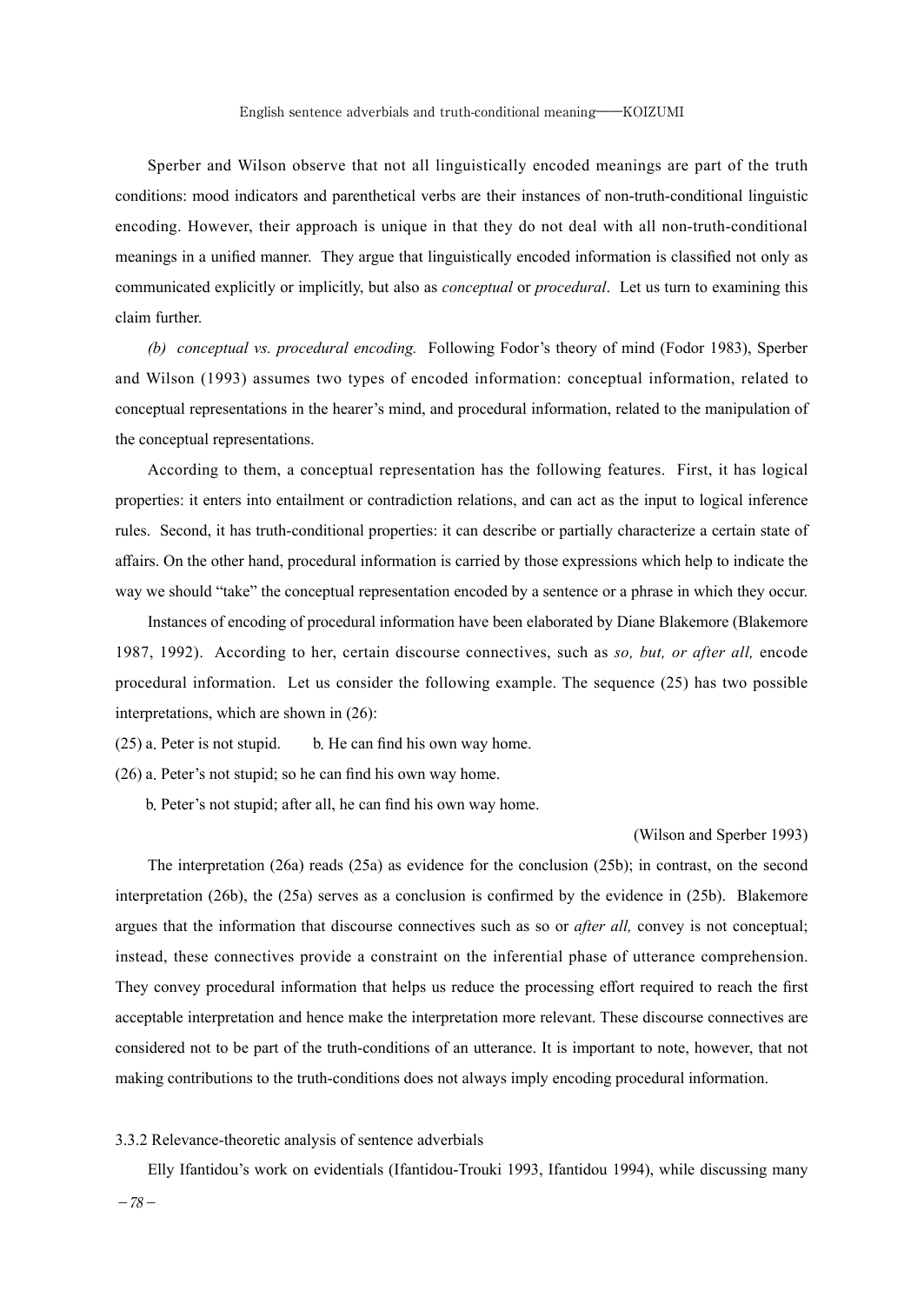examples in Turkish, also discusses quite a wide range of English sentence adverbials and parentheticals in the relevance theoretic framework. Ifantidou argues that certain classes of sentence adverbials are truth-conditional, while others are non-truth-conditional, using a 'truth-conditionality test'. Consider the following examples.

(27) a.Mary failed the exam.

b.Mary has unfortunately failed the exam.

c.If Mary has unfortunately failed the exam, she can take it again next year.

This 'truth-conditionality test' works as follows: we create a bi-clausal sentence by embedding a target with a sentence adverbial (27b) into a conditional logical connective *if-*clause (27c), and see whether it falls within the scope of the connective. Namely, on (27c), we ask under what circumstance the event in the consequent clause in  $(27c)$  would occur: Under what circumstance is the speaker of  $(27c)$  claiming that Mary can retake the exam in the following year? In this case, clearly, the speaker is claiming that the retake will take place under the situation (27a), rather than (27b). Therefore, we can see that the adverbial *unfortunately* is outside the scope of the logical reasoning with the connective *if* and is therefore deemed as non-truth-conditional. Now consider (28a-c).

(28) a.The cook poisoned the soup.

b.Allegedly, the cook has poisoned the soup.

c.If the cook allegedly poisoned the soup, the police should make an inquiry.

In this example, the question to examine the truth-conditional status of the hearsay adverbial *allegedly*  is: under what circumstances is the speaker of (28c) suggesting that the police should make an inquiry? In this case, the circumstance is (28b), rather than (28a), because unless someone makes an allegation that the cook poisoned the soup, the police would not make any inquiry even if the cook actually did poison the soup. Hence, it seems that the hearsay adverbial *allegedly* here is truth-conditional.

Ifantidou discussed the four types of sentence adverbials introduced in this paper in terms of this truth-conditionality test and argued that hearsay adverbials and evidential adverbials are truth-conditional in some cases at least, while illocutionary and attitudinal adverbials are non-truth-conditional. That is, not all sentence adverbials have the same truth-conditional status.

The fact that some types of sentence adverbials contribute to the truth-conditional meaning of a sentence while others do not appears to be puzzling to the view that the meaning of a sentence is its truth conditions only. How and why do they differ from one another? What type of linguistic information do non-truth-conditional adverbials encode? Ifantidou offers an account in the relevance-theoretic framework, using the conceptual/procedural distinction that we have seen in the previous section. Her first claim is that all sentence adverbials encode conceptual, rather than procedural, information, even though they may vary in terms of their truth-conditional status. A series of arguments are provided to support this claim.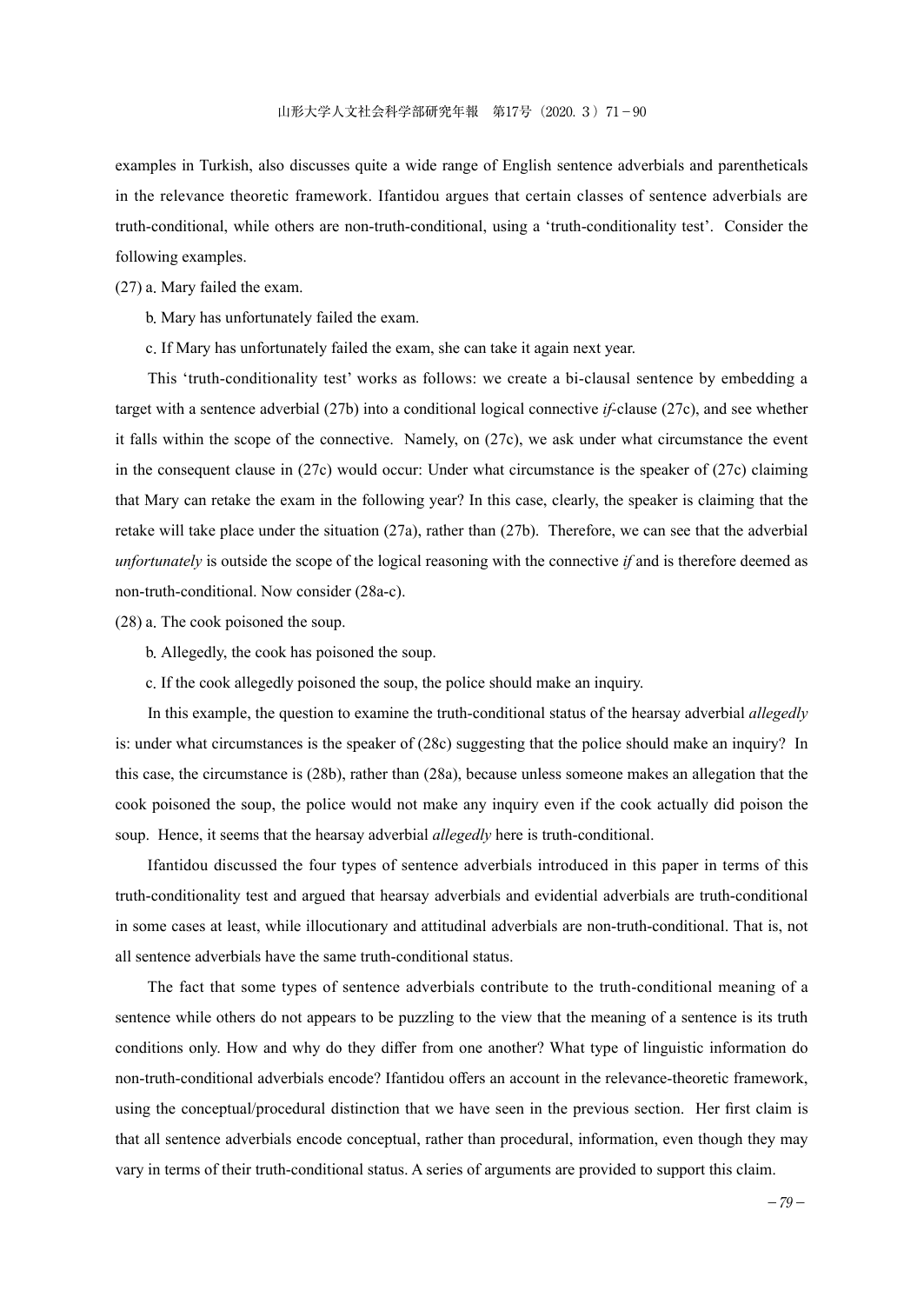Firstly, she points out that this analysis explains the fact that non-truth-conditional elements can be true or false in their own right, even though they do not make any contribution to the truth-conditions of the utterance in which they occur. Consider (29) and (30) below.

(29) Peter: Frankly, this party is boring.

Mary: You are not being frank. I've just seen you dancing with the blonde beauty in blue.

(30) Peter: Unfortunately, John lost his job.

Mary: It's not unfortunate! He got a fellowship in Oxford instead!

#### (Ifantidou-Trouki 1993: 208)

The information conveyed by the adverbials in (29) and (30) can be denied by the hearer. This can be explained if we assume that they encode elements of conceptual representations which can be true or false in their own right. Secondly, Ifantidou argues that the assumption that sentence adverbials encode conceptual information is compatible with the intuitive idea that when they are ambiguous between the sentence and verb phrase ('manner') adverbials, the two readings seem to share the encoding of conceptual information, as we see in (31) and (32) below.

(31) Peter spoke frankly.

(32) It's unfortunately true that John lost his job.

Thirdly and finally, Ifantidou introduces an argument from *compositionality* (Wilson and Sperber 1993). As shown in (33) below, illocutionary and attitudinal adverbials can have syntactic and semantic structures that are quite complex.

- (33) Quite frankly, he is a fool.
- (34) In the strictest confidence, he is a fool.
- (35) Very sadly and regrettably, your fete will be rained off.

#### (ibid.)

The possibility of these complex structures supports the claim that they encode conceptual information: they can be combined with other words to create more complex conceptual representations.

Hence, on Ifantidou's argument, sentence adverbials always encode conceptual information. Then, how could one characterize the difference in semantic contributions that sentence adverbials make to the truth-conditions of the sentence? Following Wilson and Sperber (1993), Ifantidou claims that the difference between those adverbials which are truth-conditional and those which are not manifests itself as a difference in the "levels" of the explicatures they contribute to: while sentence adverbials which are truthconditional contribute to the *proposition expressed* by the utterance, those which are non-truth-conditional contribute to its *higher-level explicatures*. Even though they do not contribute to the truth-conditions of the utterance in which they occur, they encode conceptual information and can be true or false in their own right. Recall the examples of *frankly* and *unfortunately* in Peter's utterances in (29) and (30). Although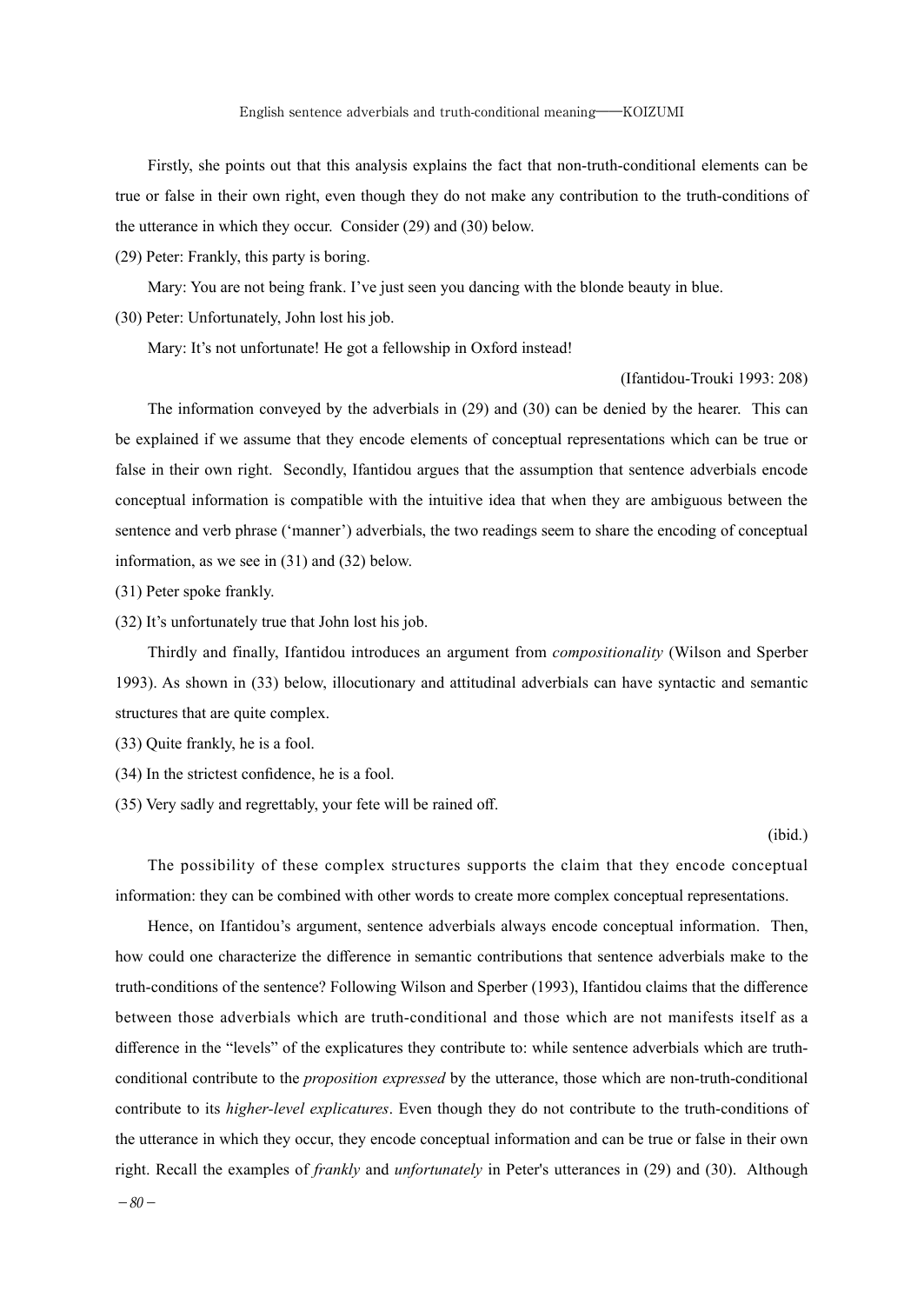these adverbials appear to be non-truth-conditional, the information they encode can be true or false in its own right and thus can be negated, as Mary's response shows.

Thus, according to Ifantidou, the distinction between truth-conditional and non-truth-conditional adverbials is attributable to the difference in types of information each adverbial conveys: whether they convey information belonging to the proposition expressed or to the higher-level explicatures. This analysis allows for variations in sentence adverbials with respect to the degree of contributions to the truthconditions of the utterances they occur in. Ifantidou's analysis is based on intuitive observations, however, and is limited to certain representative adverbs. More evidence from the interpretations of various adverbs will help investigate further the aspects of adverbial interpretation and their semantic and pragmatic contributions to utterance comprehension. The results of a questionnaire study, reported in the next section, aim to achieve this goal.

# **4. Adverbials in sentence interpretation: a questionnaire study**

This section reports the questionnaire study conducted on native English speakers. It aimed to help us understand more on how sentences adverbials are interpreted, or more specifically, whether or not they are part of the truth conditions of the utterance.

# 4.1 Study protocol

*Participants*. Twenty-two people voluntarily participated in this pencil and paper questionnaire, who all identified themselves as native speakers of British or American English. The majority of the participants were students of the University of London, and there were a small number of non-students who were referred to the author by some of the student participants.

*Materials*. Each questionnaire list consisted of twenty sets of sentences and accompanying questions, randomly selected out of sixty-three sentences prepared in the form of Ifantidou's 'truth-conditionality test' by a native speaker of British English. Each adverbial tested belongs to one of the four types of adverbials according to Ifantidou's classification. Let us look at one of the examples used in the questionnaire, given in (36):

(36) John still manages to stay cheerful, although he is injured, obviously.

Question A: What is obvious, according to the speaker?

- a.the fact that John still manages to stay cheerful
- b.the fact that he is injured
- c.the whole statement

Question B: In contrast to what circumstance is the speaker of this sentence claiming that John still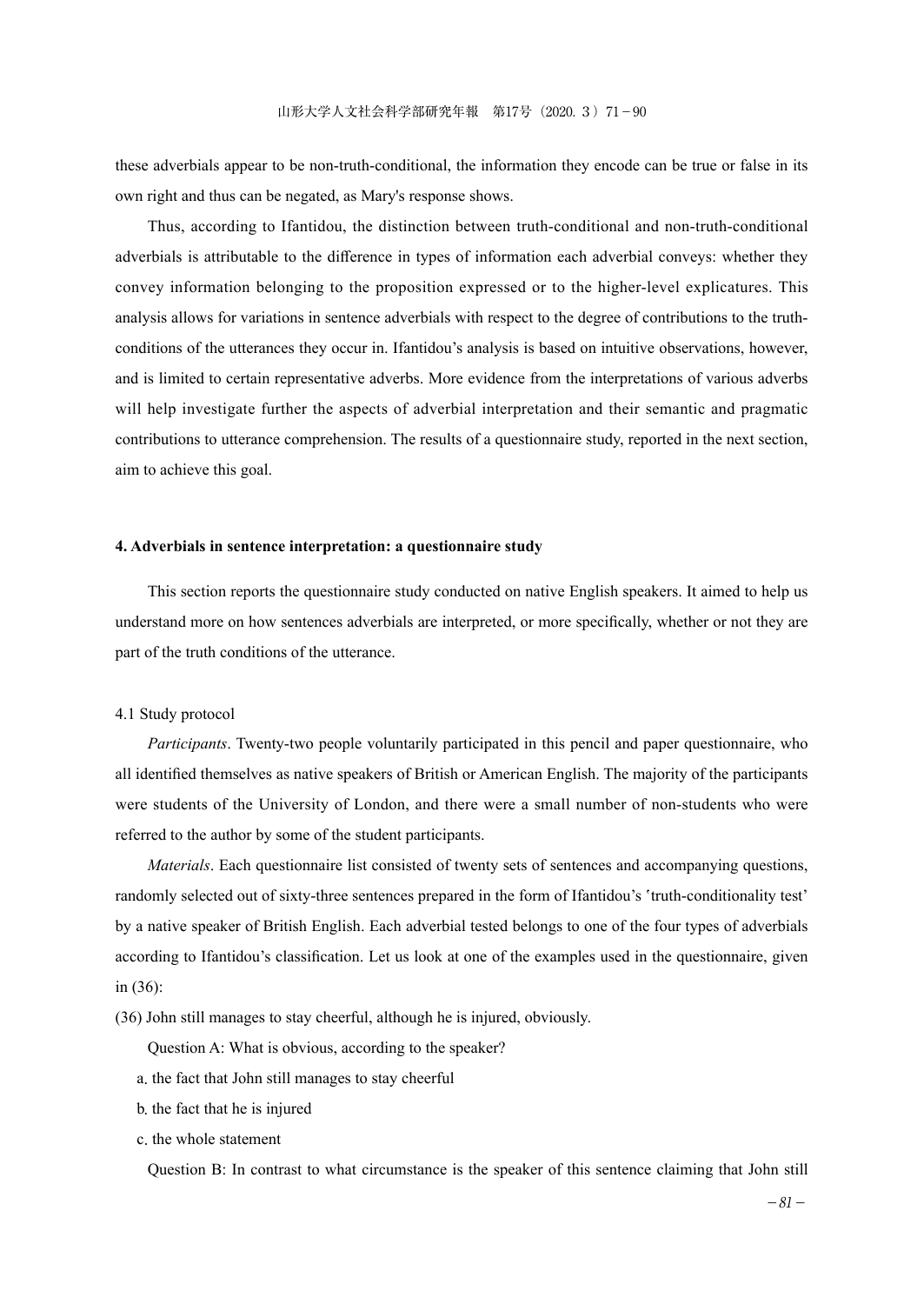manages to stay cheerful?

- a.the fact that he is injured
- b.the fact that it is obvious that he is injured

Following the target sentence, two multiple-choice questions were posed and the participants were instructed to choose only one answer per question. The first one (Question A) is intended to check the scope of the adverbial, and the second one (Question B) concerns its truth-conditional status, or whether it falls within the scope of the logical relations established between the two events depicted in the bi-clausal structure. In the sample set (36), with an evidential adverbial *obviously*, Question A asks what is obvious, to see the scope of the adverbial *obviously*. Question B, of our chief interest here, is to test its truthconditional status. As for the connective *although*, which suggests a contrast between the event in the main clause and that in the embedded clause, the question asked was "In contrast to what circumstances" the event in the main clause would occur. If a participant chooses the answer *a* (without the adverbial), then that suggests the adverbial is judged as being non-truth-conditional (i.e. it does not fall within the scope of the connective) and if (s)he chooses *b* (with the adverbial), it is judged as truth-conditional.

In order to further investigate on Ifantidou's truth-conditionality test scheme, test sentences contained some additional characteristics. First, even though Ifantidou's discussion used only the non-factive connective *if*, we tested using factive connectives, such as *although, while,* and *since*. Also, the positions of the adverbials within the clause or the sentence were varied in order to check whether this affected their scope. We also checked whether the presence or absence of commas emphasizing parenthetical status was reflected as a difference in the acceptability of the sentence. The list of test sentence sets is provided in the Appendix. The sentences were randomly assigned to the three questionnaire lists prepared, and no participant was given the same sentence twice. Some filler materials (similar to the target sentences) were also included in the test.

*Procedure and data treatment*. Participants answered the questions at their own pace. Typically, it took a participant around 20-25 minutes to complete the questions. Out of all of the answers obtained, there were participants that chose both alternatives as possible. Those answers were excluded from the analysis.

# 4.2 Results

The results are summarized in the Table below.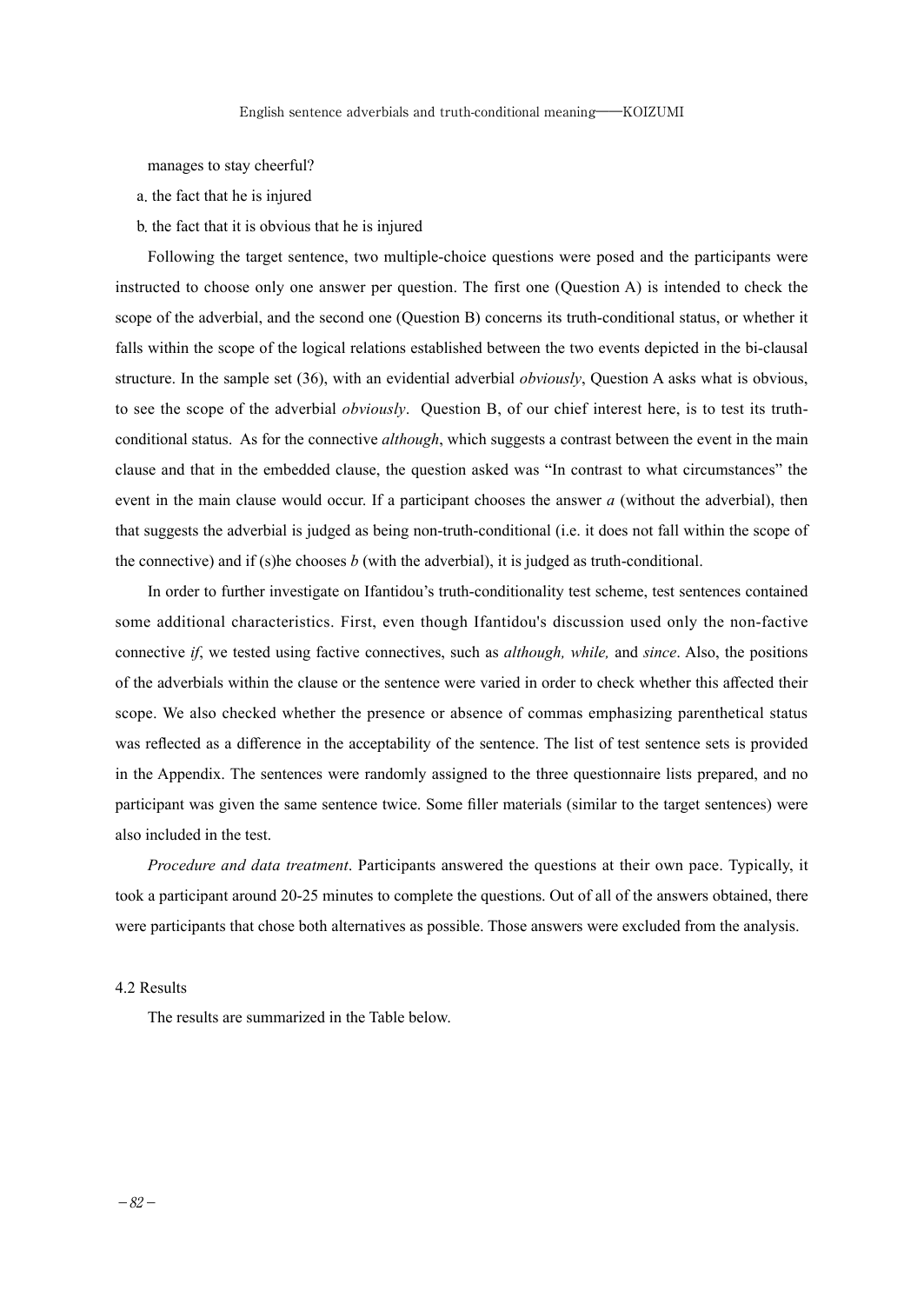#### 山形大学人文社会科学部研究年報 第17号(2020.3)71-90

| Adverbial Type | Total judgements |         | Part of Truth-Conditions? |  |
|----------------|------------------|---------|---------------------------|--|
|                | $(n=)$           | Yes $%$ | No $\%$                   |  |
| illocutionary  | 119              | 15.1    | 84.9                      |  |
| attitudinal    | 76               | 21.1    | 78.9                      |  |
| evidential     | 88               | 31.8    | 68.2                      |  |
| hearsay        | 106              | 50.9    | 49.1                      |  |

Table. Adverbials' truth-conditionality judgements as a function of adverbial type.

Overall results indicate the diversity of interpretations of sentence adverbials occurred within utterances. It is not the case that these adverbials are always outside of the truth conditions of the sentence, but it is also not the case that they fall inside of the logical form of the sentence. These overall tendencies are in line with Ifantidou's (1993) predictions rather than those made by the other two approaches. Let us look at a representative example of each of the four types of adverbials.<sup>3</sup>

[1] *illocutionary adverbial:* Overall, nearly 85% of the times, illocutionary adverbials were judged as non-truth-conditional. Let us consider an example of the illocutionary adverbial *frankly.*

(37) She failed all her exams, frankly.

(38) Mary looks quite well although she failed all her exams, frankly.

To test the truth-conditional status of the illocutionary adverbial *frankly* in (37), the question (38) is asked, where (37) is embedded in a clause headed by a factive logical connective *although*. This allows us to see if the adverbial falls within the scope of the connective. Being asked what is being contrasted with the content of the main clause (Mary looking quite well), 26 of the 27 judgments on this particular item were "the fact that she failed all her exams", rather than "the speaker tells you frankly that she failed..." This suggests that the adverbial is not part of the world situations being contrasted with the main clause, and is therefore non-truth-conditional. Note here that this result does not fit the predictions made by Lycan's model discussed in the previous section, because it predicts all the sentence adverbials to be invariably part of the truth-conditions of the utterance.

[2] *attitudinal adverbials*. The same point will be suggested for attitudinal adverbials, which were interpreted as non-truth-conditional 78.9% of the times. Let us look at an example of an attitudinal adverbial *unfortunately*.

(39) He was, unfortunately, diagnosed with cancer.

(40) He feels quite well although he was, unfortunately, diagnosed with cancer.

In order to test the truth-conditional status of *unfortunately* in (39), (40) was presented. Being asked

<sup>3</sup> Attention should be paid mainly on the *ratio* of the truth-conditional and non-truth-conditional judgements since the number of items for each adverbial type is slightly different from each other.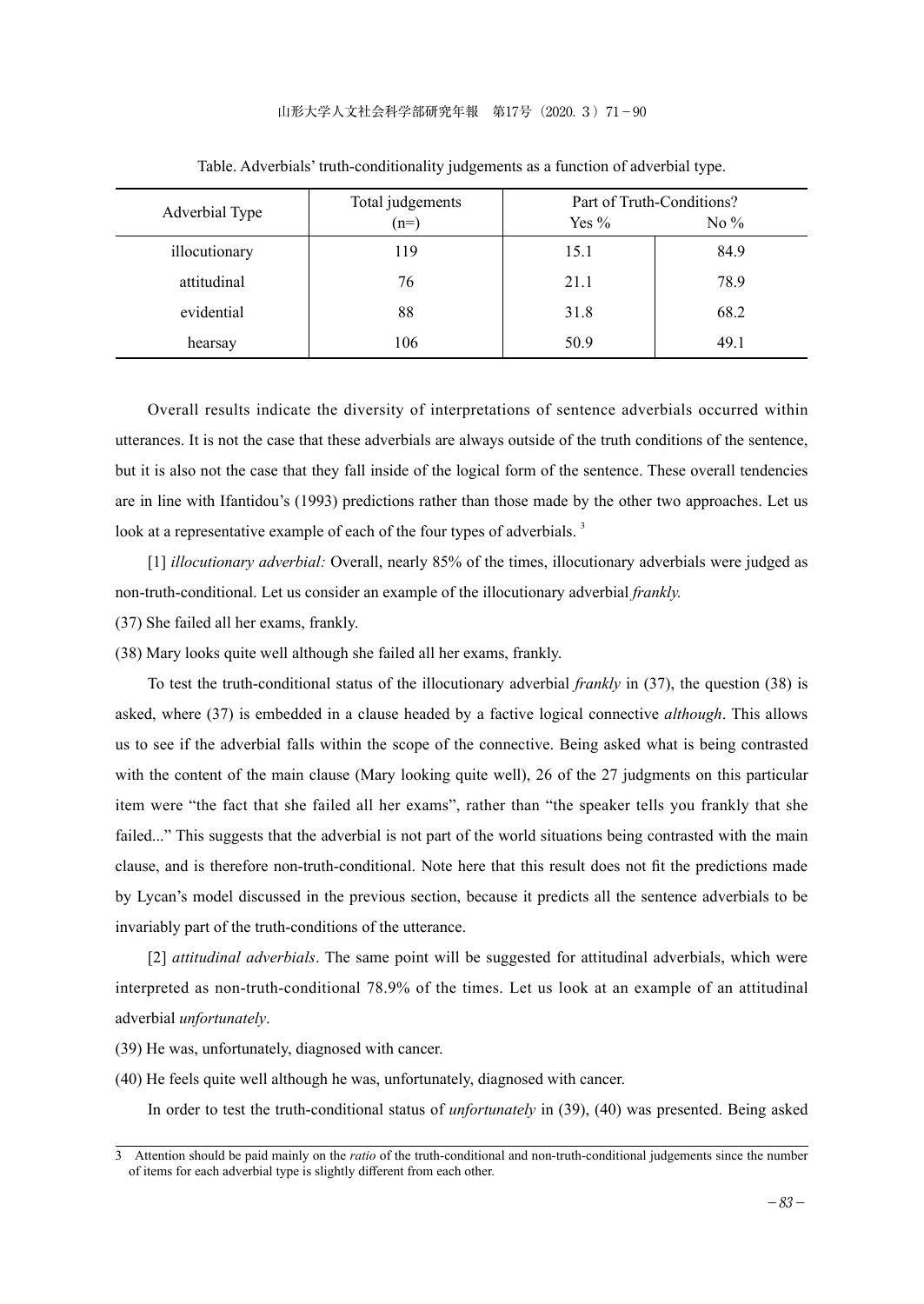what is being contrasted with the fact that he feels quite well, again, 23 of the 25 participants chose the answer "the fact that he was diagnosed with cancer", rather than "that it is unfortunate that he was diagnosed...", which indicates that the attitudinal adverbial here is read as non-truth-conditional. This result is also incompatible with what Lycan's or any other account that predicts all sentence adverbials to be part of the truth-conditions would predict.

[3] *Evidential adverbials*. The overall 31.8 percent of the total evidential adverbial judgments were truth-conditional. Consider an example of *evidently*.

(41) The money has, evidently, disappeared.

(42) Since the money has, evidently, disappeared, the police are looking into the matter.

In (42), the target sentence (41) is embedded under the subordinate *since* clause, and this time, 18 out of the 33 subjects given this sentence interpreted the adverbial *evidently* as falling within the scope of *since,* i.e. the reason that the police are looking into the matter is that it is evident that the money has disappeared, rather than merely the fact that the money has disappeared. This suggests that *evidently* here can be part of the sentence's truth-conditions.

These results suggest that the speech-act account summarized in 2.1, predicting sentence adverbials to be invariably non-truth-conditional, is not sufficient to capture the whole picture of the semantic contributions of sentence adverbials. Although the speech-act theorists correctly analyses some sentence adverbials as illocutionary force indicators, the existence of adverbials that are truth-conditional needs to be explained in a different way.

[4] *hearsay adverbials*. The overall truth-conditional judgment ratio for hearsay adverbials was 50.9%, the highest of all the four adverbial types.

Look at an example of the hearsay adverbial *reportedly*.

(43) He was, reportedly, killed in the accident.

(44) Because he was, reportedly, killed in the accident, his relatives have arrived at the scene.

The sentence (43) is embedded into a clause headed by a factive logical connective *because* in (44). The participants were to determine the reason of the man's relatives arriving at the scene; if they choose the answer that it is the fact that his being killed was reported, it suggests that the adverbial falls within the scope of the logical connective and is therefore truth-conditional, and if the reason is interpreted to be merely his being killed, it is non-truth-conditional. For this item, out of the 27, 17 of them judged *reportedly* to be truth-conditional, whereas the other 10 judged it as non-truth-conditional. The data pattern observed here would not be compatible with the speech-act analysis.

# 4.3 Discussion

The results above indicate that there is a significant variety in the interpretations of the four types

 $-84-$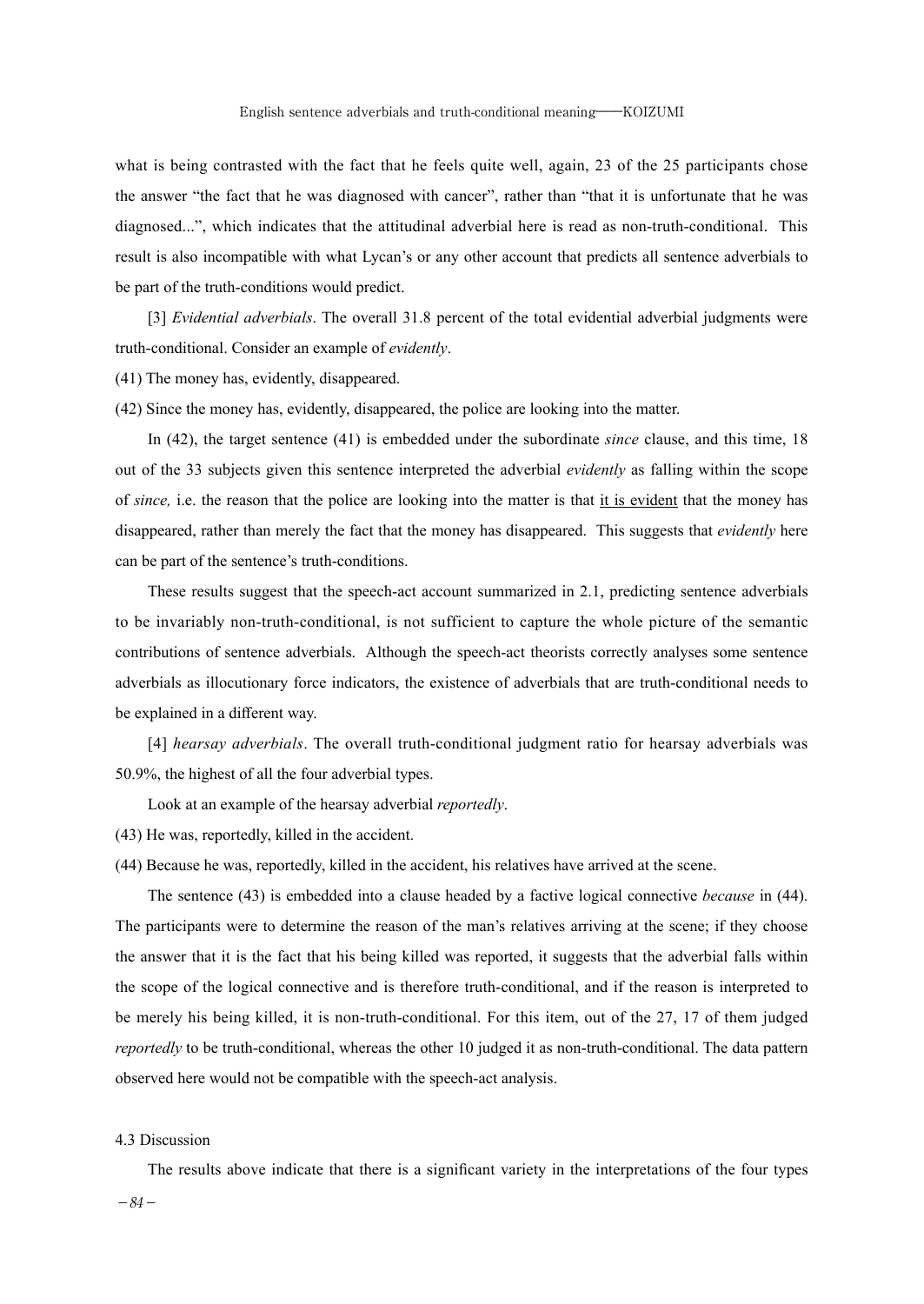of adverbials with respect to the truth conditions of the sentence. This finding would not be explained by the theories that view sentence adverbials to be invariably part of, or not part of, the truth-conditions. The relevance-theoretic analysis as developed by Ifantidou's (1993, 1994), which would predict that adverbials may vary in degrees of contributions to the truth-conditions, seems to best fit the observations reported in the questionnaire.

In fact, the questionnaire study revealed more diversity and fuzziness of the truth-conditional status of adverbials than Ifantidou may originally have anticipated. Not only did more participants than expected judge evidential and hearsay adverbials to be non-truth-conditional, their truth-conditionality judgements varied even more. For example, in the case of *reportedly* in (44) above, 17 judged it as truthconditional and 10 participants judged it as non-truth-conditional. However, in a different example of the same adverbial in (45) below, the pattern was the exact opposite: 17 participants judged it as non-truthconditional whereas 10 judged it as truth-conditional.

(45) Jane poisoned her husband, reportedly, although she claims he died of natural causes.

The finding that even a single adverb may be interpreted in various ways seems to differ from what Ifantidou would expect. She admits in her dissertation: "the truth-conditional status of hearsay and evidential adverbials is quite complicated" (Ifantidou 1994: 148). The empirical data here confirmed the complexity of adverbial interpretations.

Then, when and how can a sentence adverbial be important enough to be part of the sentence's truthconditions, and what factors can contribute to this process? Ifantidou offered a line of explanation. In a nutshell, she pointed out that hearsay adverbials can affect the truth-conditions by marking them as a case of 'interpretive use' rather than 'descriptive use', and also that as for the evidential ones, they can affect the truth-conditions by strengthening (*obviously, clearly,* etc.) or by weakening (*apparently, seemingly*) the speaker's commitment to the truth of the proposition.

This line of explanation seems promising, though it may require further refinement because the results of the survey revealed that the truth conditional status of sentence adverbials might vary even within a single adverb. Let's recall the example of the hearsay adverbial *reportedly* in (45). One of the feedback comments on an earlier version of this paper pointed out that the verb *claim* in (45) is 'attributively used' (e.g. the speaker of the utterance indicates that she attributes the embedded statement to someone else's and herself does not commit to the truth of it) and therefore somehow cancels out the meaning of *reportedly*. If this is the case, the meaning of *reportedly* is not central to the meaning of the sentence as a result of interacting with the rest of the content of the sentence.

Even though the verb *claim* in this example was intended to be merely an alternative verb choice to a somewhat colloquial *say* in 'she said her husband died of natural causes', admittedly, there is a possibility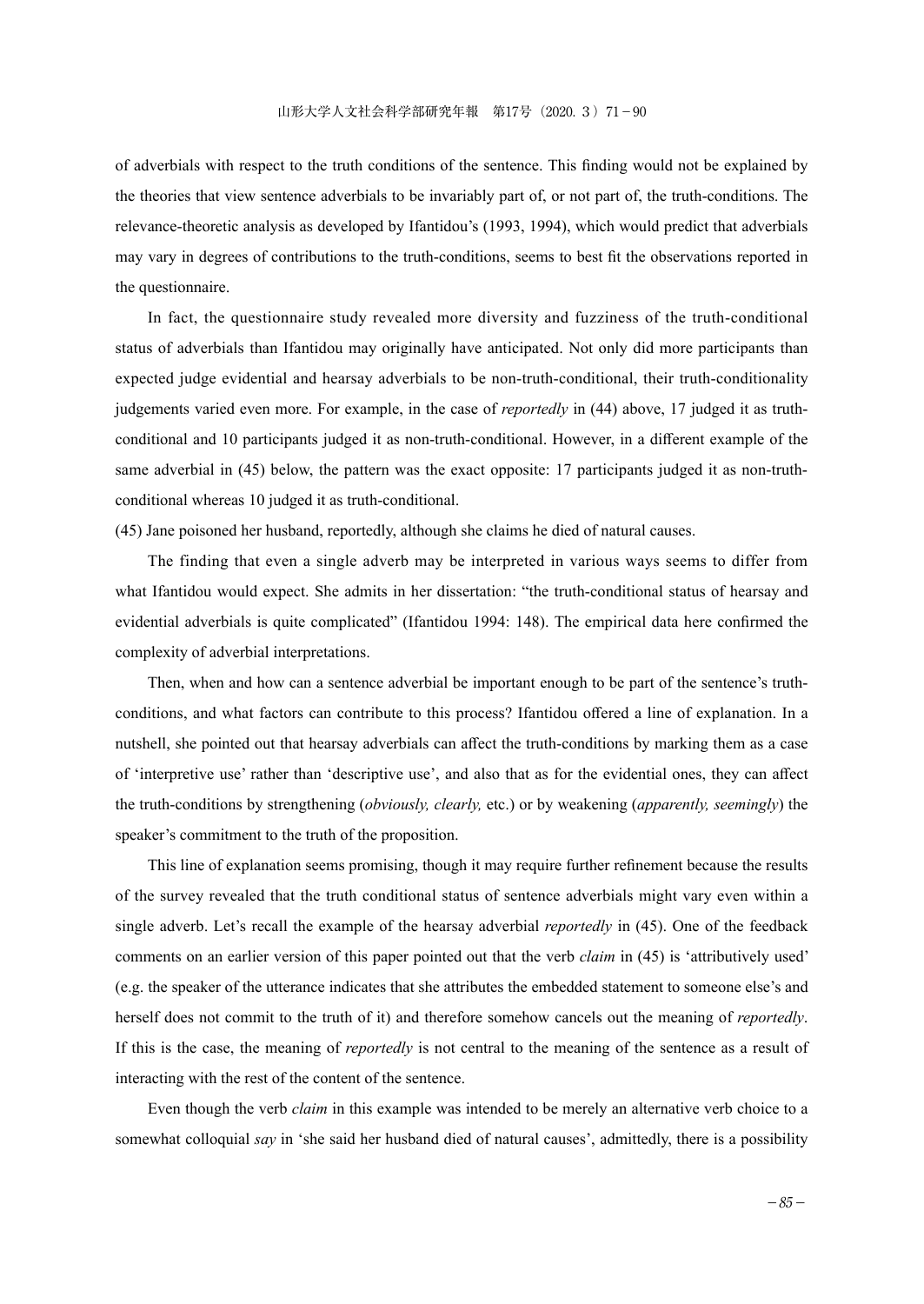that the readers interpreted the verb attributively<sup>4</sup>. To that end, I tested two additional sentences without the verb in question, which are given below.

(46) a.John, reportedly, attempted to kill Mike.

 b.John killed Mary although he, reportedly, attempted to kill Mike.

(47) a.Jerry's family, allegedly, had a car accident today.

b.Jerry cannot leave work although his family, allegedly, had a car accident today.

In both of the (b) sentences, the adverbial *allegedly* takes its scope over the embedded clause only. However, 3 out of 3 native speakers of English judged it as non-truth-conditional. Regardless of the presence or absence of *claim*, the similar data pattern was observed for the adverbials here. Yet, the context given by the rest of the sentences might play a role in determining whether an adverbial can make a significant contribution to the truth-conditions or not.

Another factor that was not taken into consideration in Ifantidou's test as well as the present survey was prosody. Intuitively, the different readings the participants may obtain could be associated with the different ways that the sentence is presented: if the sentence is presented auditorily, with different prosody, the results may be very different.

(48) Because he was reportedly killed in the accident, his relatives have arrived at the scene.

(49) Because he was, reportedly, killed in the accident, his relatives have arrived at the scene.

The two sentences above are different from each other only in that there are commas around the adverbial *reportedly*, and yet the judgements were different. While all of the 6 participants judged the adverbial in (48) as truth-conditional, only 3 of the 6 judged it in (49) as truth-conditional, surprisingly. The presence of the commas is presumed to make the adverbial somewhat parenthetical, which is linked to the intuition that there is a prosodic boundary separating the adverbial from the rest of the sentence, perhaps making it less a part of the sentence. In this survey, the materials were presented visually and the prosody of the materials was not controlled. In the literature, prosody is known to play an important role in sentence comprehension even in silent reading, as formulated as Fodor's Implicit Prosody Hypothesis (e.g., Fodor 2002). It will be interesting to compare visual and auditory presentations of these sentences.

#### **5. Summary and concluding remarks: preview of further analysis**

In this paper, I reported the results of a questionnaire study conducted in order to investigate how the four types of sentence adverbials may or may not affect the truth-conditions of the utterances, using Ifantidou's 'truth-conditionality test' scheme. The data pattern of the study suggested that while

<sup>4</sup> The intuition is that the verb with the attributive use may bear special prominence in spoken utterances. As the present questionnaire was conducted with written input only, this possible confounding should be resolved in a spoken presentation.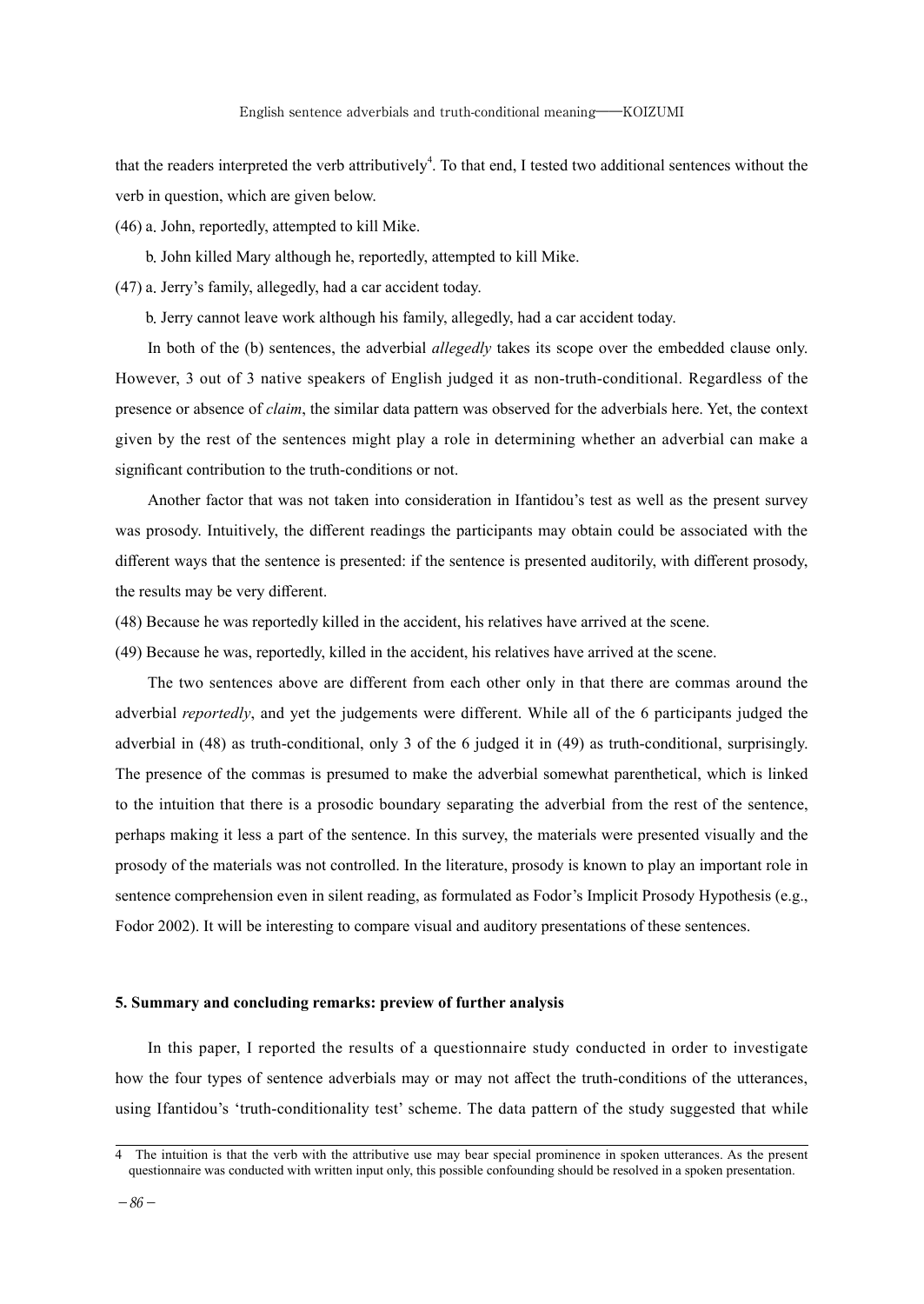illocutionary and attitudinal adverbials tend to be judged as outside of the truth-conditional content of the sentence, evidential and hearsay adverbials tended to be read as inside of the truth-conditional content. These results provide empirical support for Ifantidou's treatment of sentence adverbials: while they all encode conceptual information, they may vary in terms of their truth-conditional status and the non-truthconditional adverbials contribute to the higher-level explicatures of the utterances.

The questionnaire study reported here for the present paper was not fully exhaustive and it was not fully controlled as a psycholinguistic experiment. For example, there were not enough filler sentences to prevent the readers from becoming conscious of the construction of interest, or the study did not take intonation (prosody) factors into consideration. However, the study still provided empirical support to Ifantidou's (1993) pragmatic explanation of adverbial interpretations and hopefully it has illuminated readers on some of the varying ways to treat adverbial elements with respect to the truth-conditions of sentences. Future research will continue to further investigate how the linguistic (conceptual) meanings of adverbials and other factors (such as context and prosody) may interact in sentence comprehension in English and other languages as well.

\* This paper is a re-examination and development of the research conducted during my year at the University College London. I would like to thank Deirdre Wilson, Mariko Kudo and others for their feedback on the earlier versions of the paper, as well as Steve Ryan for stylistic suggestions. All the remaining errors are my own.

# **Appendix: List of sentences tested**

Given below is the list of target sentences that appeared in the questionnaire. Four versions for each base sentence were created where adverbial positions and the presence or absence of parentheses around the adverbial were varied. An example 4-version set is given below and the rest of the list presents one variant of each target.

# Example: *unfortunately*

- (i) He feels quite well although he was unfortunately diagnosed with cancer.
- (ii) He feels quite well although he was, unfortunately, diagnosed with cancer.
- (iii) He feels quite well, although he was, unfortunately, diagnosed with cancer.
- (iv) He feels quite well, although he was diagnosed with cancer, unfortunately.

#### *Illocutionary Adverbials*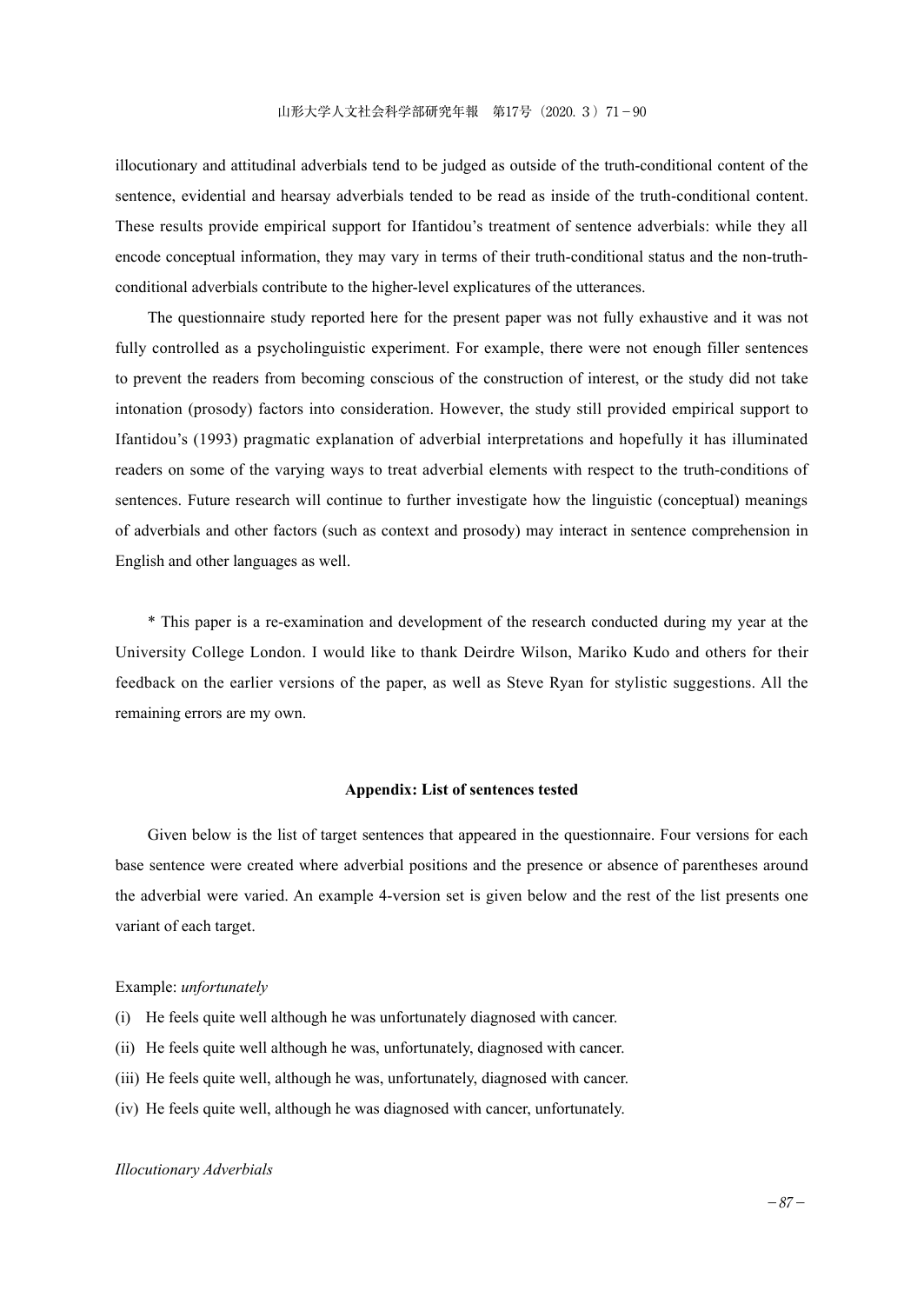1. Mary looks quite well, although she, frankly, failed all her exams.

2. He still found the time to entertain his friends while, seriously, he was busy.

3. Because the child honestly is spoiled, we must be strict with her.

#### *Attitudinal Adverbials*

4. He feels quite well although he was unfortunately diagnosed with cancer.

5. Although the family had unfortunately been evicted, they managed to find a new place to live.

6. All her friends in the class performed quite well, while she, sadly, failed the exam.

# *Evidential Adverbials*

7. John still manages to stay cheerful, although he is, obviously, injured.

8. John's sister remains very thin while John, obviously, gained weight.

9. Since the money evidently has disappeared, the police are looking into the matter.

10. Since the author is so popular, the book, no doubt, will be a best seller.

11. The play was very entertaining, although the actors, certainly, lacked talent.

12. Although I am not too impressed by the ending, the book, certainly, is very interesting.

### *Hearsay Adverbials*

13. Jane, reportedly, poisoned her husband, although she claims he died of natural causes.

- 14. While John reportedly won the race, his friends thought he lost it.
- 15. Because the criminal reportedly has escaped, we must be careful when we go out at night.
- 16. Because he was, reportedly, killed in the accident, his relatives have arrived at the scene.

#### **References**

Austin, J.L. 1962. *How to do things with words*. Oxford: Clarendon Press.

- Bach, K. and R. Harnish (1979) *Linguistic communication and speech acts*. Cambridge, Massachusetts: MIT Press.
- Bellert, I. (1977) On semantic and distributional properties of sentential adverbs, *Linguistic Inquiry* 8: 337- 351.
- Blakemore, D. (1987) *Semantic constraints on relevance*. Oxford: Blackwell.
- Blakemore, D. (1992) *Understanding utterances*. Oxford: Blackwell.
- Carston, R. (1998) *Pragmatics and the explicit/implicit Distinction*. Doctoral Dissertation, University College London, London.
- Fodor, J.A. (1983) *Modularity of mind*. Cambridge, Massachusetts: MIT Press.
- Fodor, J.D. (2002) Psycholinguistics cannot escape prosody. In *Proceedings of the Speech Prosody 2002 Conference*, Aix-en-Provence, France.

-88-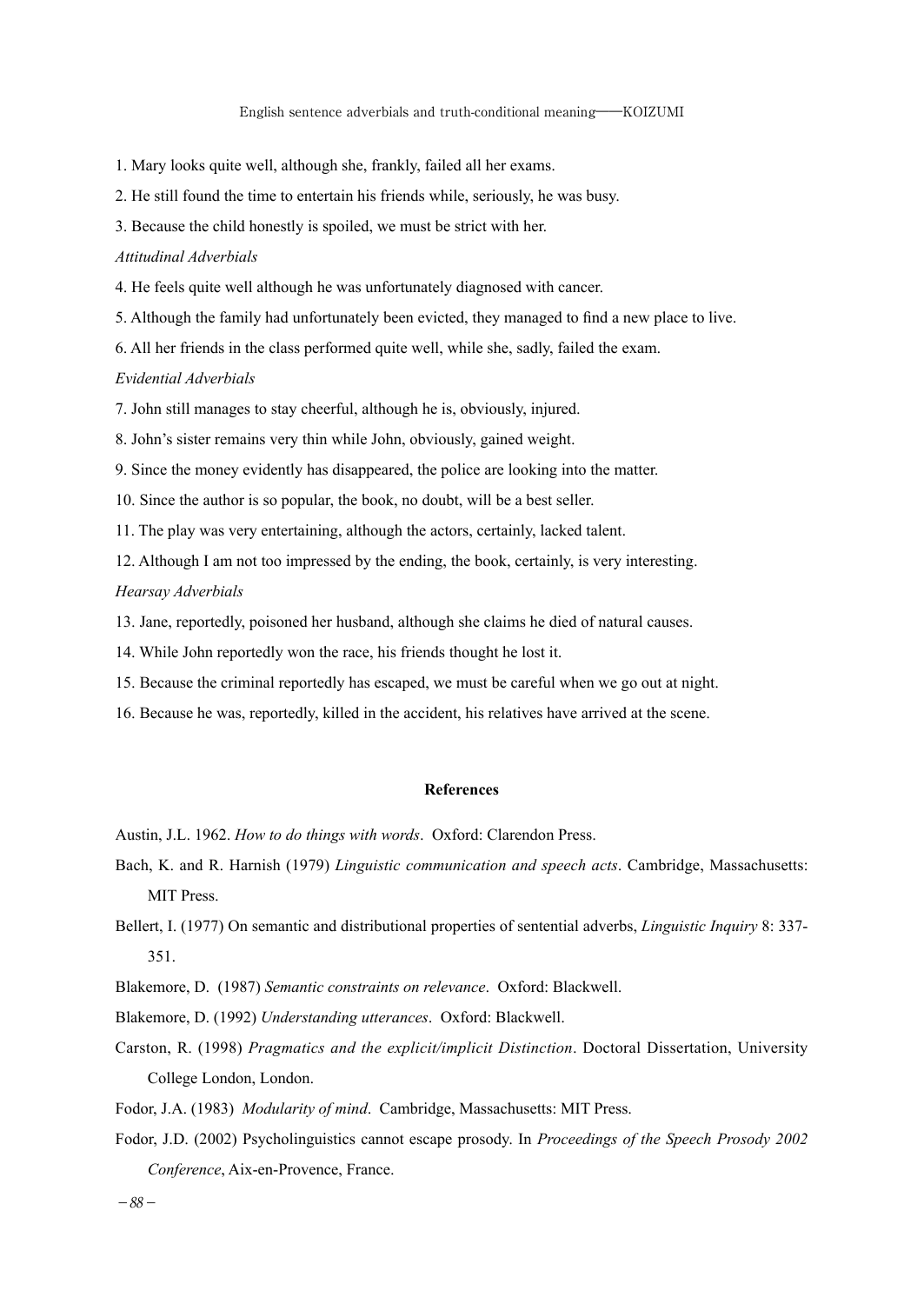Greenbaum, S. (1969) *Studies in English adverbial usage*. London: Longman.

Grice, P. (1975) Logic and conversation. In: Cole, P. and Morgan, J.(eds.) *Syntax and Semantics 3: Speech Acts*, 41-58. New York: Academic Press. Reprinted in: Grice P. (1989), *Studies in the way of words,*  22-40. Cambridge, Massachusetts: Harvard University Press.

Ifantidou, E. (1994) *Evidentials and relevance*. Doctoral dissertation, University College London, London. Ifantidou-Trouki, E. (1993) Sentential adverbs and relevance. *Lingua* 90, 1/2:69-90.

- Katz, J. (1972) *Semantic theory*. Cambridge, Massachusetts: MIT Press.
- Lehrer, A. (1975) Interpreting certain adverbs: semantics or pragmatics? *Journal of Linguistics* 11, 239- 248.
- Lycan, W. G. (1984) *Logical form in natural language*. Cambridge, Massachusetts: MIT Press.
- McConnell-Ginet, S. (1982) Adverbs and logical form: a linguistically realistic theory, *Language* 58:1, 144-184.
- McCawley, J. D. (1988) *The syntactic phenomena of English*, Chicago: University of Chicago Press.
- Mittwoch, A. (1977) How to refer to one's own words: speech-act modifying adverbials and the performative analysis. *Journal of Linguistics* 13, 177-189.
- Okada, N. (1985) *Fukushi to sounyu bun (Adverbs and parenthetical sentences)*. Tokyo: Taishukan.
- Palmer, F. (1986) *Mood and modality.* Cambridge: CUP.
- Sperber, D. and D. Wilson (1995) *Relevance: communication and cognition*. Oxford: Blackwell (second edition).
- Urmson, J. O. (1963) Parenthetical verbs. In C. Caton (ed.) *Philosophy and ordinary language*, 220-240. Urbana: Univ. of Illinois Press.
- Wilson, D. (1996) Pragmatic theory lectures, University College London.
- Wilson, D. and D. Sperber (1993) Linguistic form and relevance. *Lingua* 90.1/2: 1-25.